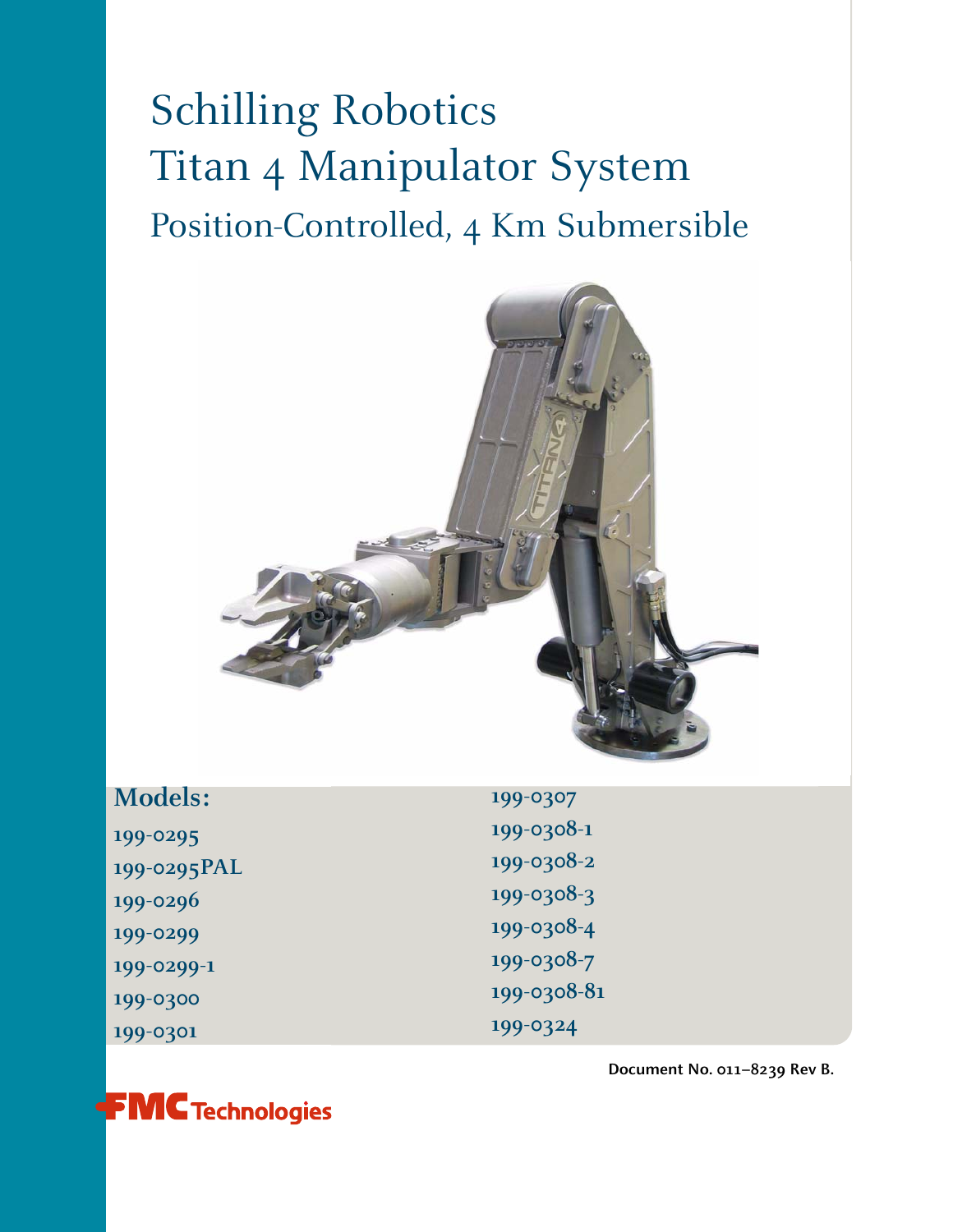#### **Copyright © 2012 by Schilling Robotics, LLC. All rights reserved.**

Schilling Robotics, the FMC Technologies logo, and their frameworks are trademarks and service trademark applications of FMC Technologies. No part of this document may be reproduced or used in any form without the express written permission of FMC Technologies. Descriptions and specifications are subject to change without notice.

## **FMC Technologies Schilling Robotics**

260 Cousteau Place, Suite 200, Davis, CA 95618 • Ph: (530) 753-6718 • Fax: (530) 753-8092

E-mail: [Sales@Schilling.com](mailto:Sales@Schilling.com) • [Tech.Support@Schilling.com](mailto:Tech.Support@Schilling.com) • [Customer.Service@Schilling.com](mailto:Customer.Service@Schilling.com) Web Site: <http://www.schilling.com>

#### **TECHNICAL MANUAL REVISION LOG**

**Titan 4 Manipulator System, Model Nos. 199-0295, 0295PAL, 0296, 0299, 0299-1, 0300, 0301, 0302, 0307, 0308-1, 2, 3, 4, 7, 8**

#### **TECHNICAL MANUAL: 011–8239**

| <b>Description</b>                                 | Date        | Rev. |
|----------------------------------------------------|-------------|------|
| Manual release                                     | March, 2012 |      |
| T4 O7P compatible, 8 pin 20 shell burton connector | June, 2012  |      |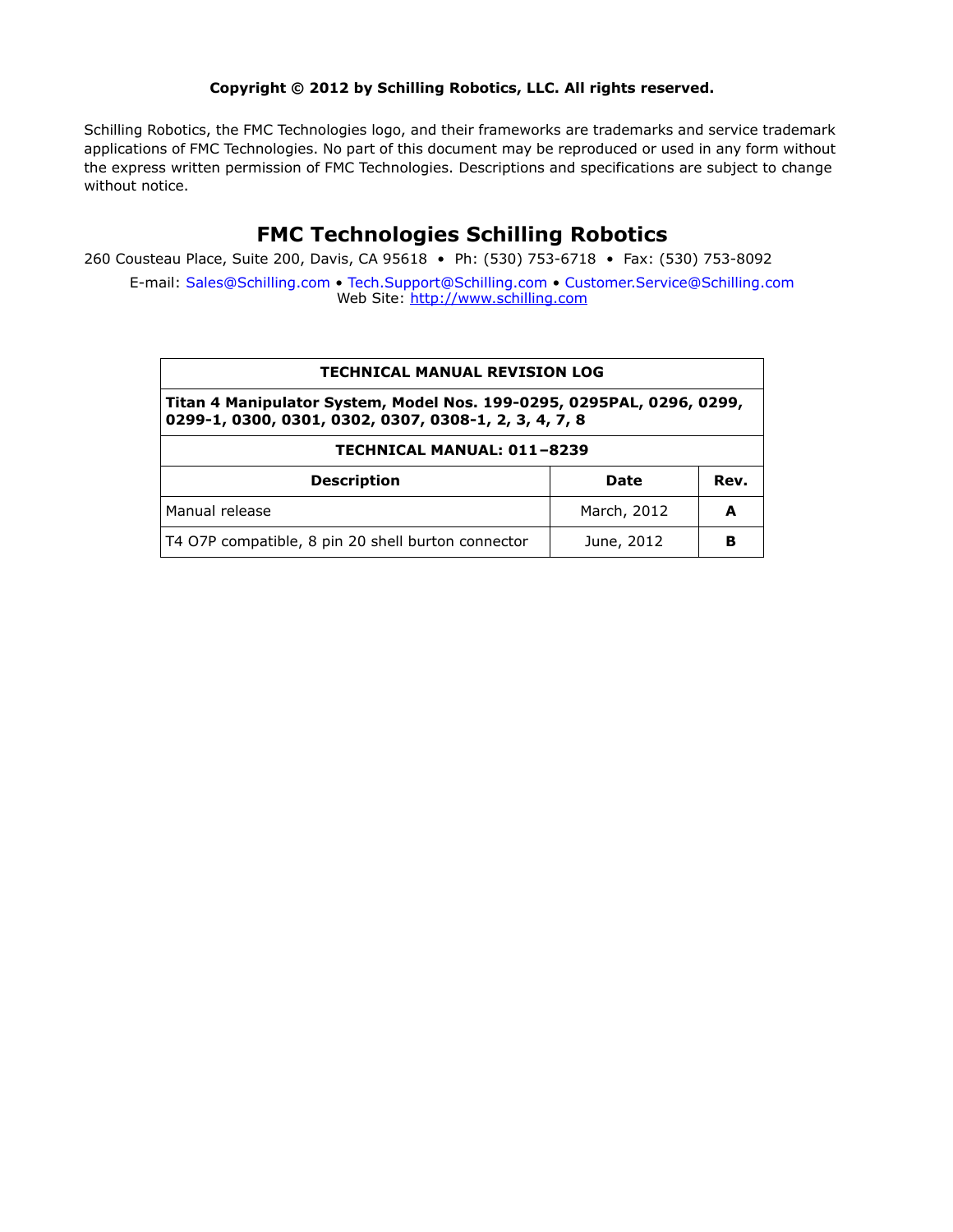# **Table of Contents**

# **[Specifications](#page-8-0)**

| 9<br>9                                                                   |
|--------------------------------------------------------------------------|
| 9                                                                        |
| 10                                                                       |
| 10<br>10<br>10<br>3.4 Slave Arm Dimensions & Range of Motion<br>11<br>11 |
| 11                                                                       |
| 11<br>11                                                                 |
| 11                                                                       |
| 11                                                                       |
| 11<br>12                                                                 |
| 12                                                                       |
| 8 Custom Features or Modifications<br>12                                 |

## **Installation**

| 1 User-Supplied Equipment  13                 |  |
|-----------------------------------------------|--|
|                                               |  |
|                                               |  |
|                                               |  |
|                                               |  |
| 4 Electrical Power & Telemetry Connections 16 |  |
|                                               |  |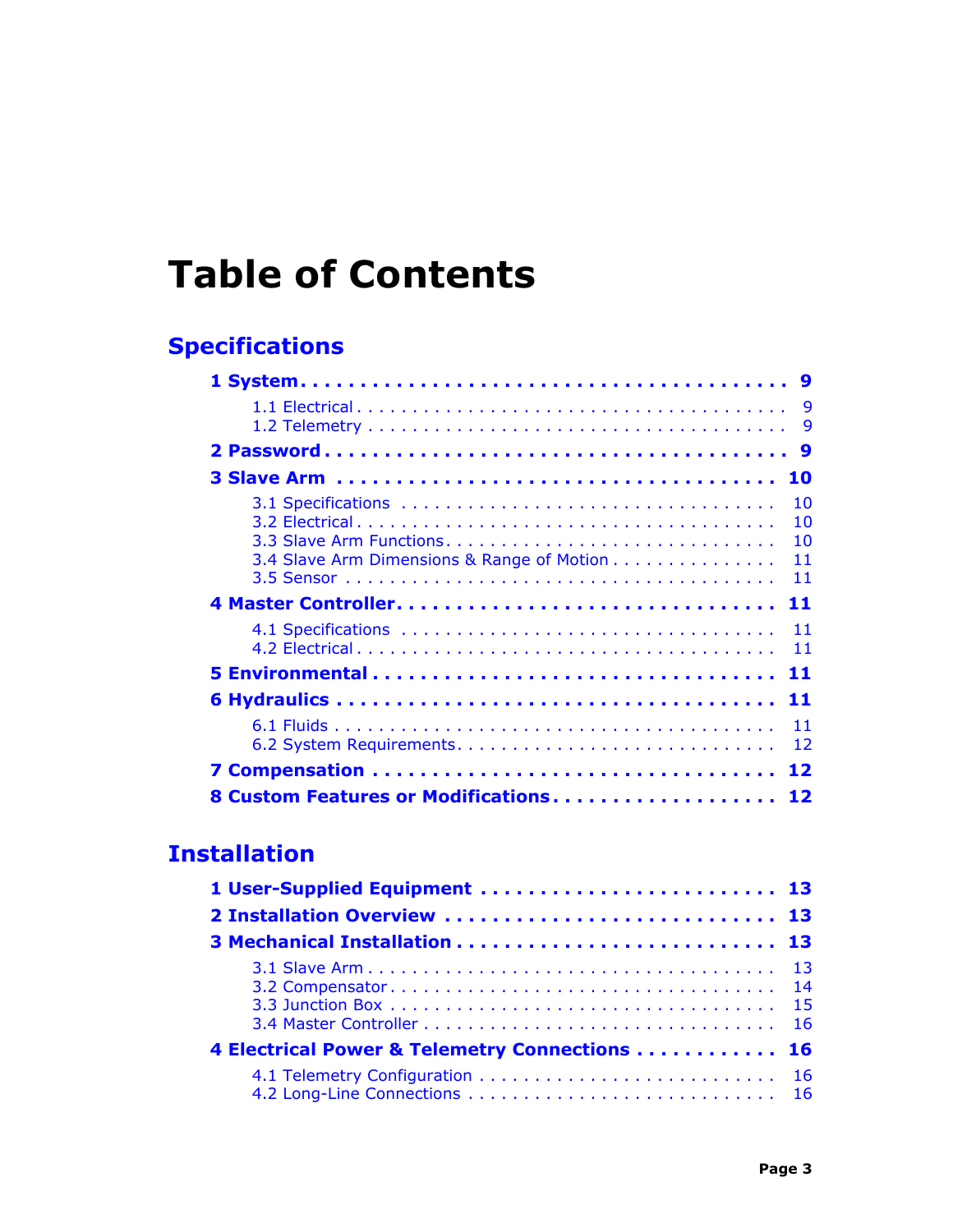# **Operation**

|                                                                                             | 24<br>24<br>24<br>24<br>24<br>25<br>25<br>26       |
|---------------------------------------------------------------------------------------------|----------------------------------------------------|
|                                                                                             |                                                    |
| 2.3 Controlling Slave Arm Hydraulics<br>2.4 Controlling Auxiliary Equipment                 | 26<br>27<br>28<br>29<br>29                         |
|                                                                                             |                                                    |
| 3.5 Using the OPERATE Menu                                                                  | 30<br>30<br>32<br>32<br>34<br>36<br>40<br>41<br>41 |
| 4 Setting Performance Options                                                               | 41                                                 |
| 4.3 Enhancing the Slave Arm Position Data Stream                                            | 41<br>43<br>50                                     |
| 5 System Errors & Warnings 50                                                               |                                                    |
| 5.3 ERR (Error) Message During Operation<br>5.5 Enabling & Disabling System Error Checking. | 50<br>51<br>52<br>52<br>55<br>56                   |
| 6 Avoiding Slave Arm Damage  56                                                             |                                                    |

# **Troubleshooting**

|  |  | 1 Preliminary Fault Isolation Procedures 57 |  |  |  |  |
|--|--|---------------------------------------------|--|--|--|--|
|--|--|---------------------------------------------|--|--|--|--|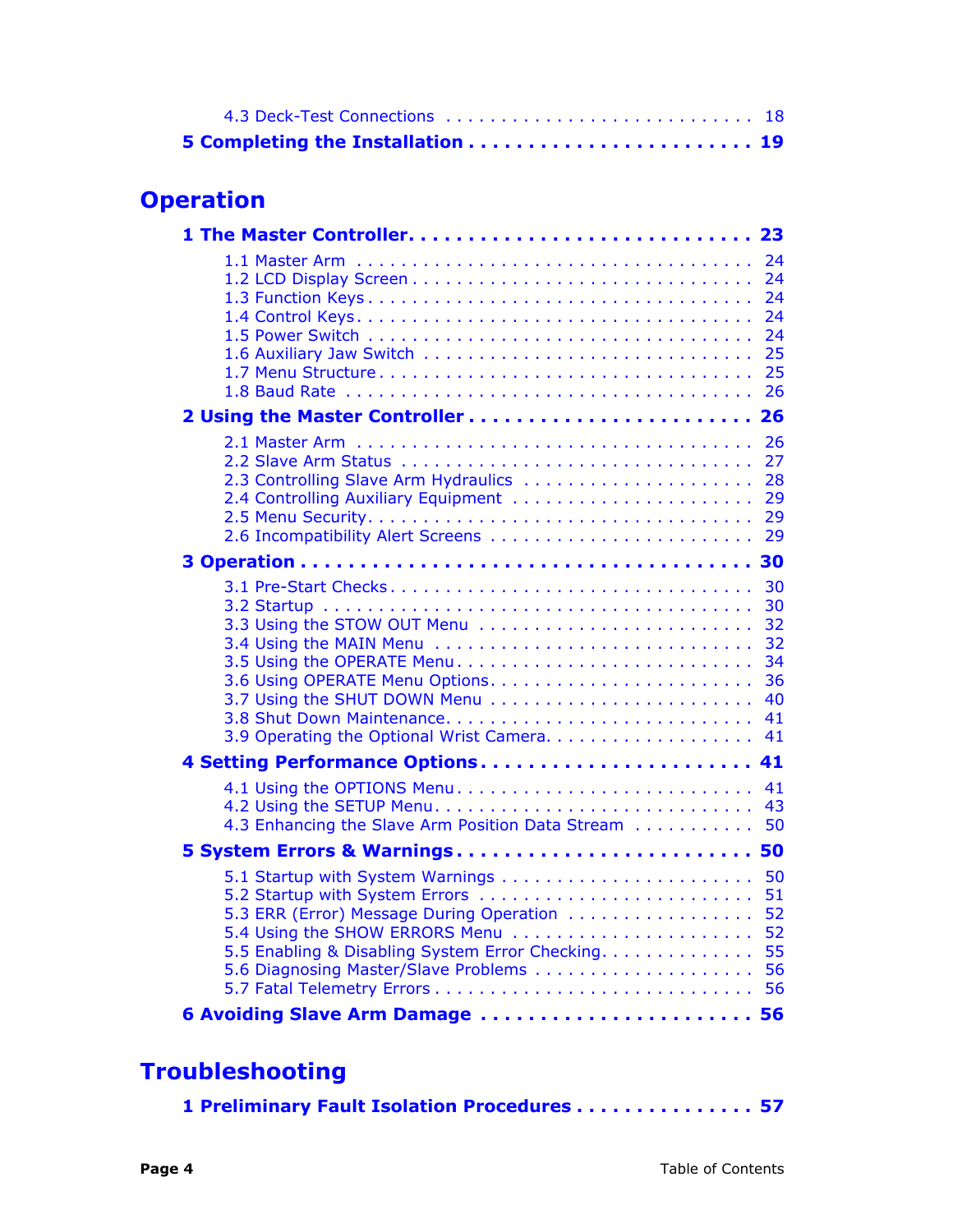|                                                                              | 57                                     |
|------------------------------------------------------------------------------|----------------------------------------|
| 2 Diagnosing Master/Slave Joint Problems                                     | 58                                     |
| 2.3 Diagnosis with the MASTER TEST Screen                                    | 58<br>58<br>59<br>60                   |
| 3 Diagnosing Key and Freeze Button Failures                                  | 62                                     |
|                                                                              | 63                                     |
| 4.1 Screen-Displayed Symptoms<br>4.4 Slave Arm Symptoms (Individual Joints). | 63<br>65<br>66<br>67<br>68<br>69<br>71 |
|                                                                              | 72                                     |
| 5.2 Master Controller PCB Status LEDs                                        | 72<br>72                               |
| 6 Master Controller Voltage Test Points                                      | 73                                     |
|                                                                              | 74                                     |

## **Maintenance & Service**

|                                                         | 75 |
|---------------------------------------------------------|----|
|                                                         | 76 |
|                                                         | 76 |
|                                                         | 76 |
|                                                         | 77 |
|                                                         | 77 |
|                                                         | 77 |
|                                                         | 78 |
|                                                         | 79 |
|                                                         | 80 |
|                                                         | 80 |
|                                                         | 80 |
| 3.3 Cable & Penetrator Maintenance                      | 81 |
|                                                         | 82 |
|                                                         | 82 |
| <b>5 Master Controller Service &amp; Configuration </b> | 82 |
|                                                         | 82 |
| 5.2 Adjusting the LCD Screen Viewing Angle              | 83 |
| 5.3 Changing the System Baud Rate                       | 83 |
|                                                         | 84 |
| 5.5 Incompatibility Alert Screens                       | 86 |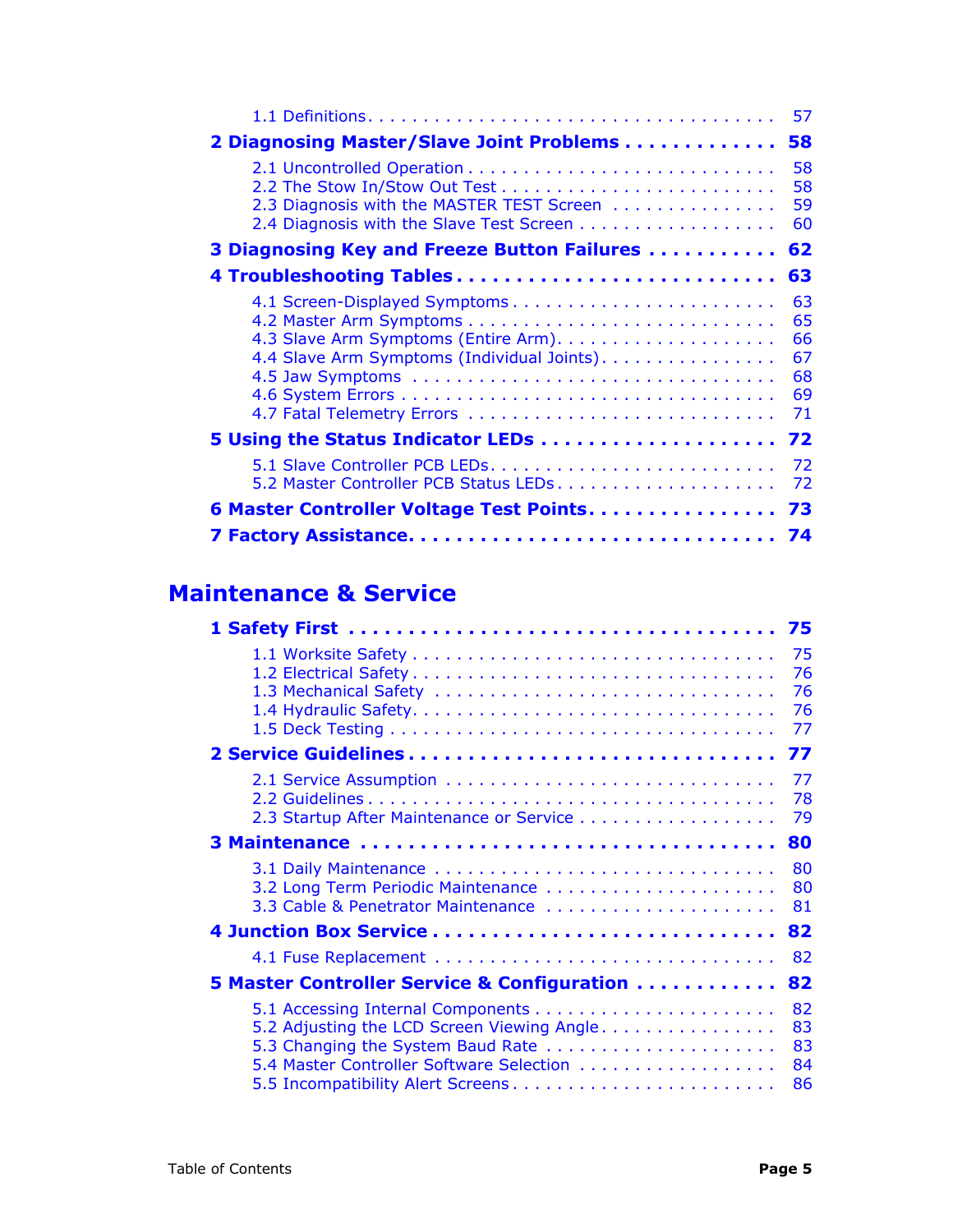| 6 Slave Arm Service  89                           |            |
|---------------------------------------------------|------------|
| 6.1 Slave Arm Filter Replacement and Cleaning     | 89         |
| 6.2 Emergency Manual Slave Arm Manipulation 91    |            |
|                                                   |            |
|                                                   |            |
| 7 System Adjustments & Configuration  97          |            |
|                                                   |            |
|                                                   |            |
| 7.3 Changing the System Baud Rate 100             |            |
| 8 Service & Work Instructions                     | <b>100</b> |
|                                                   |            |
| 8.2 Instructions for Serviceable Components 101   |            |
| 8.3 Startup Following Maintenance or Service  101 |            |

## **Drawings & Part Lists**

|                             | 143                      |
|-----------------------------|--------------------------|
| $2 Index                  $ | 143                      |
|                             | 143<br>144<br>145<br>145 |
| 3 Reference Drawings        | 145                      |
|                             | 294                      |
|                             |                          |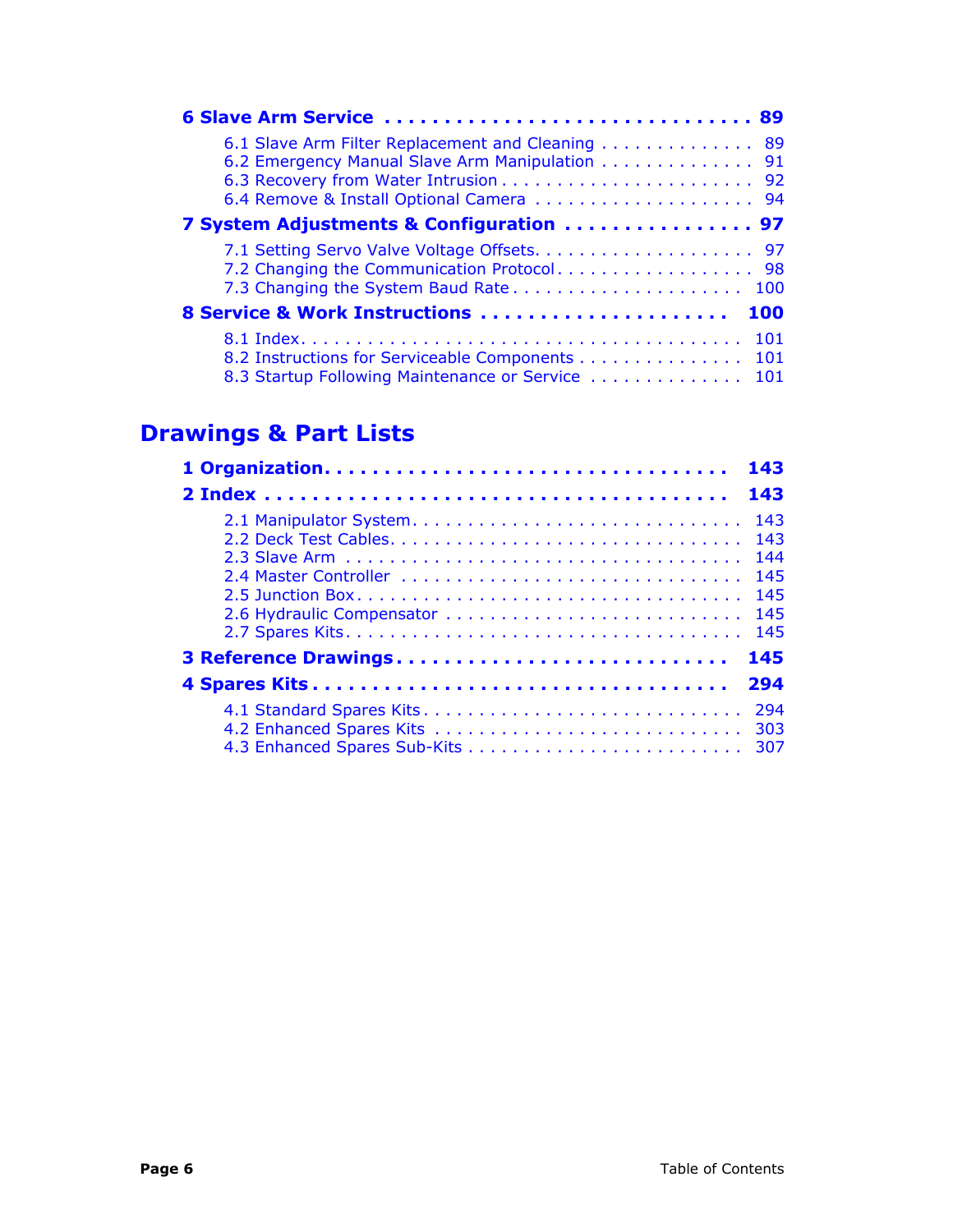# **Safety & Service Summary**

# **Precautionary Notices**

This manual provides precautionary notices which carry important information about safety risks to personnel and damage to equipment while installing, operating, servicing, or maintaining this equipment.

The form and significance of the notices are shown below.



**A WARNING alerts you to a risk of injury or loss of life. It may also include instructions to help minimize or eliminate the risk.**

# **! Caution**

**A CAUTION alerts you to a risk of equipment damage or loss. It may also include instructions to help minimize or eliminate the risk.**

*NOTE: The absence of WARNING and CAUTION notices does not mean that risk is absent. Always use appropriate safety procedures, equipment, and personal protective equipment (PPE) when operating and servicing this equipment.*

# **Service Assumption**

This manual assumes that service personnel are familiar with the general operating principles, safety guidelines, and service practices associated with the types of equipment represented in this manual.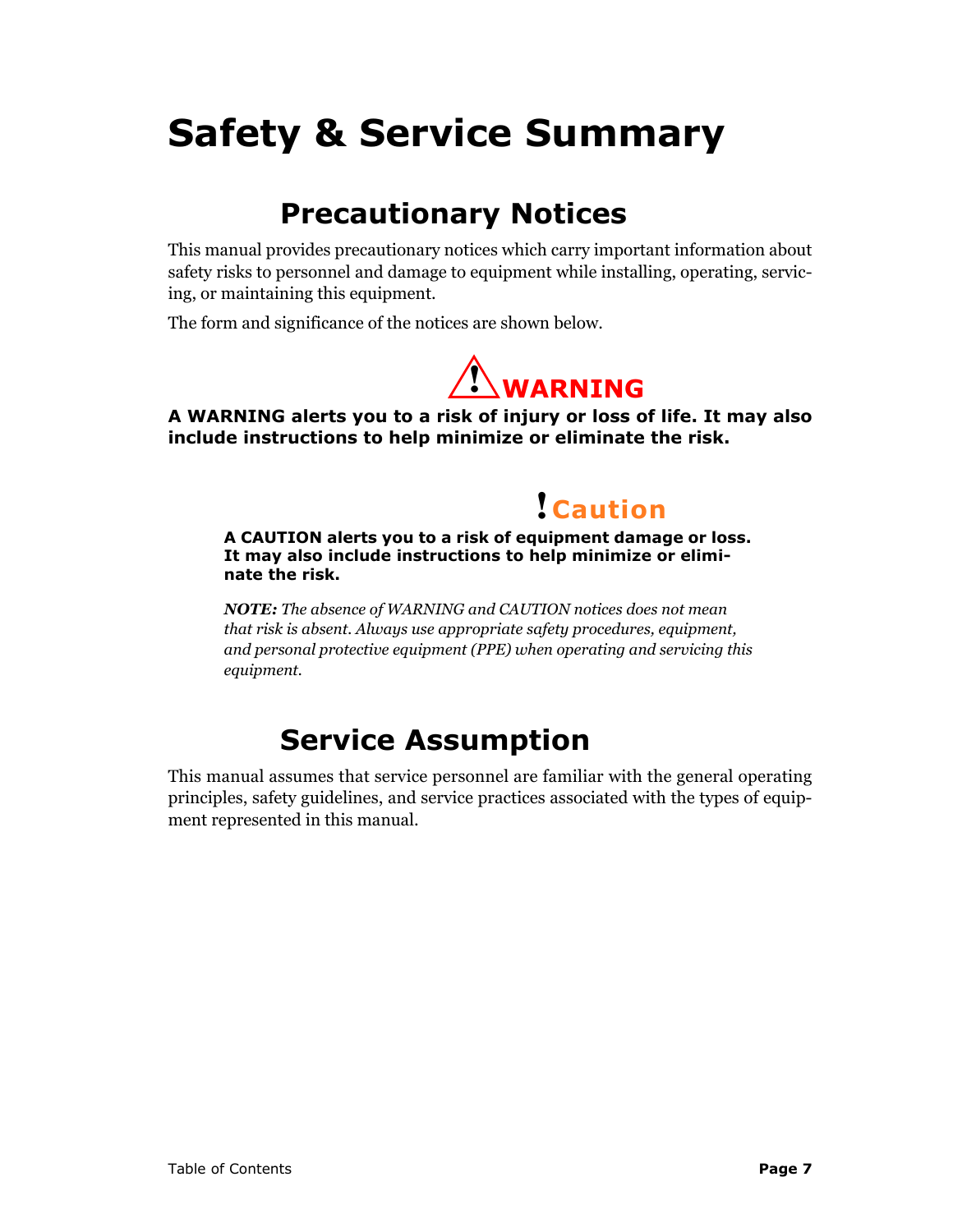## **Security Password**

Model No.

Serial No.

#### **Level 5 Password**

This is your level 5 password: 1357



#### **Misuse of the menus accessible with this password can cause malfunctions of the manipulator system, injury to personnel, and/or damage to equipment.**

The password for security level 5 is set at the factory and cannot be changed. It provides access to all configurable system menus, including those for setting other security levels and passwords for other operators. See the OPERATION module in your technical manual for complete information on how to use the level 5 password.

#### **Temporary Password, Levels 1-4**

The temporary password **0000** is provided for access to security levels 1 through 4 during installation and first startup. This password can be changed to meet your security level requirements.

#### **Security Level 0**

Security level 0 is the default level, always available at system startup and requiring no password. While permitting operation, it restricts access to almost all system configuration menus and security features. An operator using a correctly configured manipulator should need no higher privilege level. Levels above 0 require passwords and allow access to specific manipulator system configuration menus.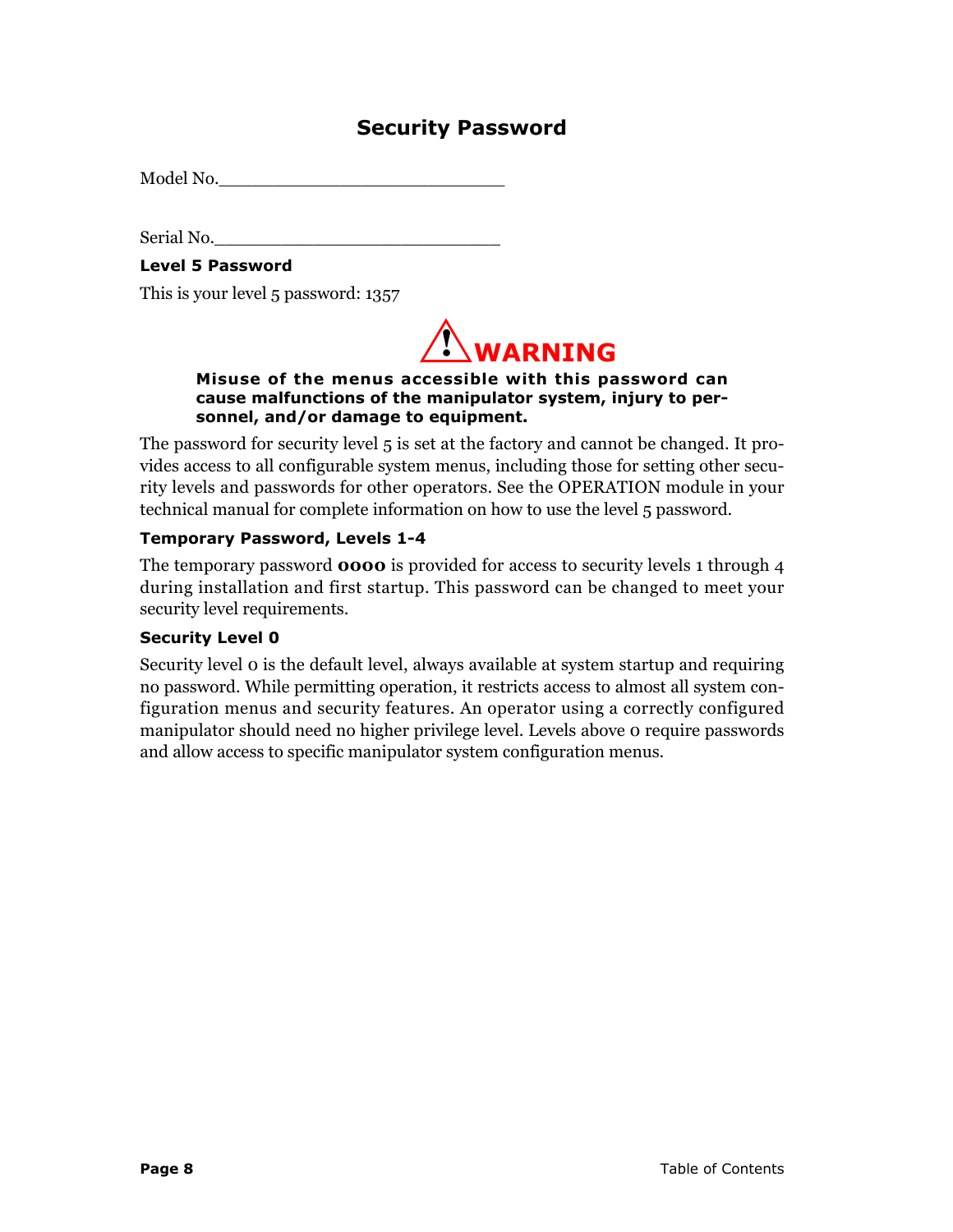# <span id="page-8-0"></span>**Specifications**

#### **In This Chapter:**

*NOTE: The specifications in this chapter apply to the systems listed on the title page, except as noted. The components specific to each system are itemized in the 199-level part lists at the end of the "Drawings & Part Lists" chapter.* 

## <span id="page-8-1"></span>**1 System**

### <span id="page-8-2"></span>**1.1 Electrical**

System supply at junction box . . . . . . . . . 90 to 260 VAC, 50-60 Hz, single-phase

### <span id="page-8-3"></span>**1.2 Telemetry**

*NOTE: RS-485 full-duplex telemetry (4-wire) is not supported.*

| User-selectable options $\ldots \ldots \ldots \ldots \ldots \ldots \ldots \ldots \ldots$ 57600 and 115200 baud |  |
|----------------------------------------------------------------------------------------------------------------|--|

*NOTE: At 57600 and 115200 baud, additional slave arm joint position data is added to each data packet, however third-party software is needed to utilize it.*

## <span id="page-8-4"></span>**2 Password**

Access to some master controller menus is password protected. A password information sheet follows the "Table of Contents" section.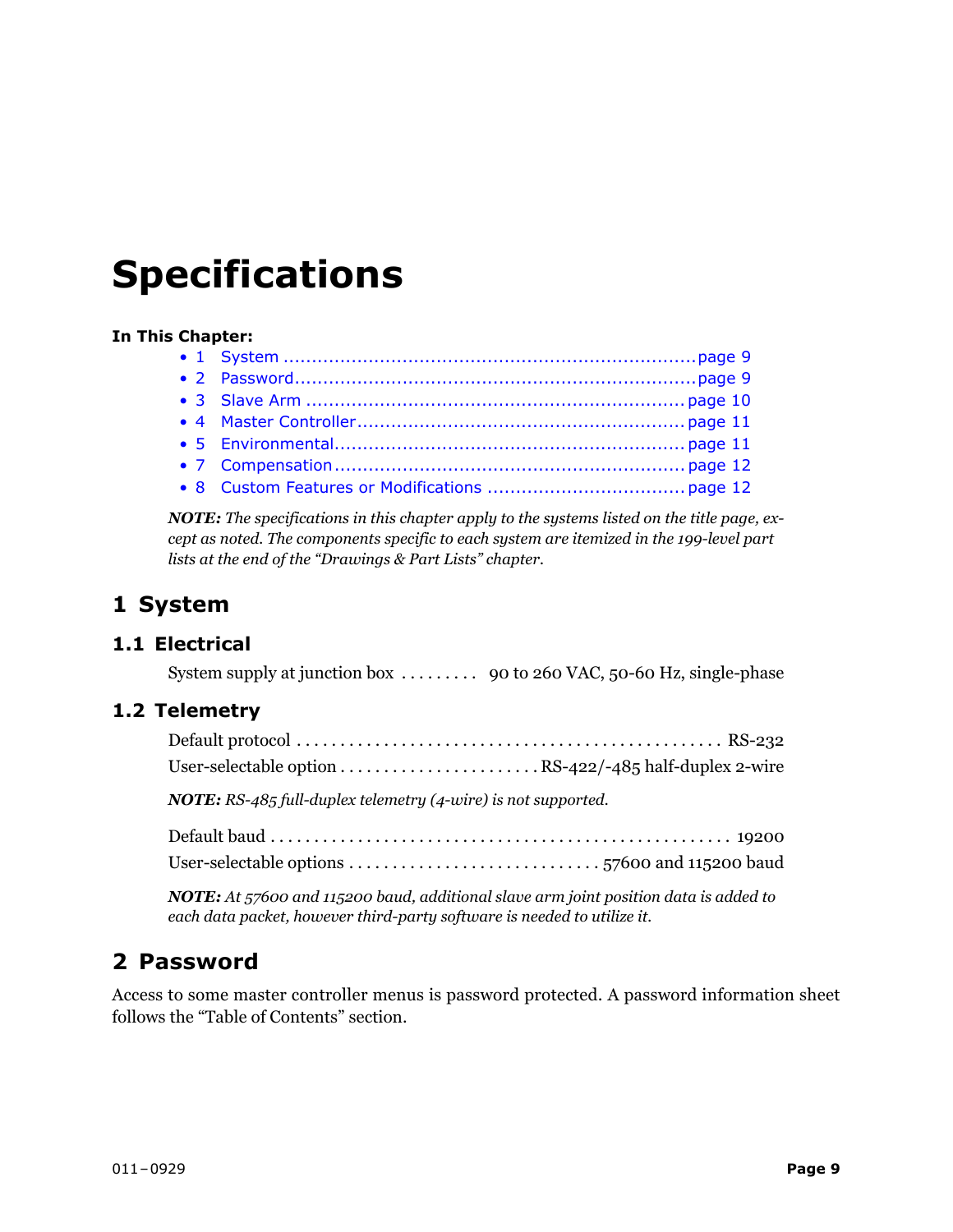# • Specifications

## <span id="page-9-0"></span>**3 Slave Arm**

## <span id="page-9-1"></span>**3.1 Specifications**

| Depth rating $\ldots \ldots \ldots \ldots \ldots \ldots \ldots \ldots \ldots \ldots$ 4,000 msw (13,124 fsw) |
|-------------------------------------------------------------------------------------------------------------|
| Maximum reach $1,922$ mm (75.7 in.) (from azimuth to gripper T-bar slot)                                    |
|                                                                                                             |
|                                                                                                             |

*NOTE: Performance specifications use the standard system configuration with Shell Tellus Oil 32 hydraulic fluid, input pressure of 207 bar (3,000 psi) and available flow of 19 lpm (5 gpm).*

| Maximum lift, nominal $\ldots \ldots \ldots \ldots \ldots \ldots \ldots \ldots \ldots$ 454 kg (1,000 lb)                |  |
|-------------------------------------------------------------------------------------------------------------------------|--|
| Maximum gripper opening (standard gripper), nominal  99 mm (3.9 in.)                                                    |  |
| Grip force, nominal $\ldots \ldots \ldots \ldots \ldots \ldots \ldots \ldots \ldots \ldots$ 4,092 N (920 lbf)           |  |
| Wrist torque, nominal $\ldots \ldots \ldots \ldots \ldots \ldots \ldots \ldots \ldots \ldots \ldots$ 170 Nm (125 ft-lb) |  |
| Wrist rotation, continuous $\dots \dots \dots \dots \dots \dots \dots \dots \dots \dots$ 360°, 6-35 rpm                 |  |

## <span id="page-9-2"></span>**3.2 Electrical**

#### **Connector**

The slave arm connector to system power and telemetry varies with the Titan 4 model. See the 199- part list for this system model.

#### **Input power:**

| <b>Power consumption:</b> |  |
|---------------------------|--|
|                           |  |
|                           |  |

## <span id="page-9-3"></span>**3.3 Slave Arm Functions**

| <b>Function</b> | <b>Actuat</b><br>or | <b>Nominal Range</b> |
|-----------------|---------------------|----------------------|
| Azimuth         | Rotary              | $240^\circ$          |
| Shoulder pitch  | I inear             | 120°                 |
| Elbow pitch     | Rotary              | 270°                 |
| Wrist pitch     | Rotary              | $180^\circ$          |
| Wrist yaw       | Rotary              | $180^\circ$          |
| Wrist rotate    | Gerotor             | 360° continuous      |
| Jaw (standard)  | Linear              | 99mm (3.9-in.)       |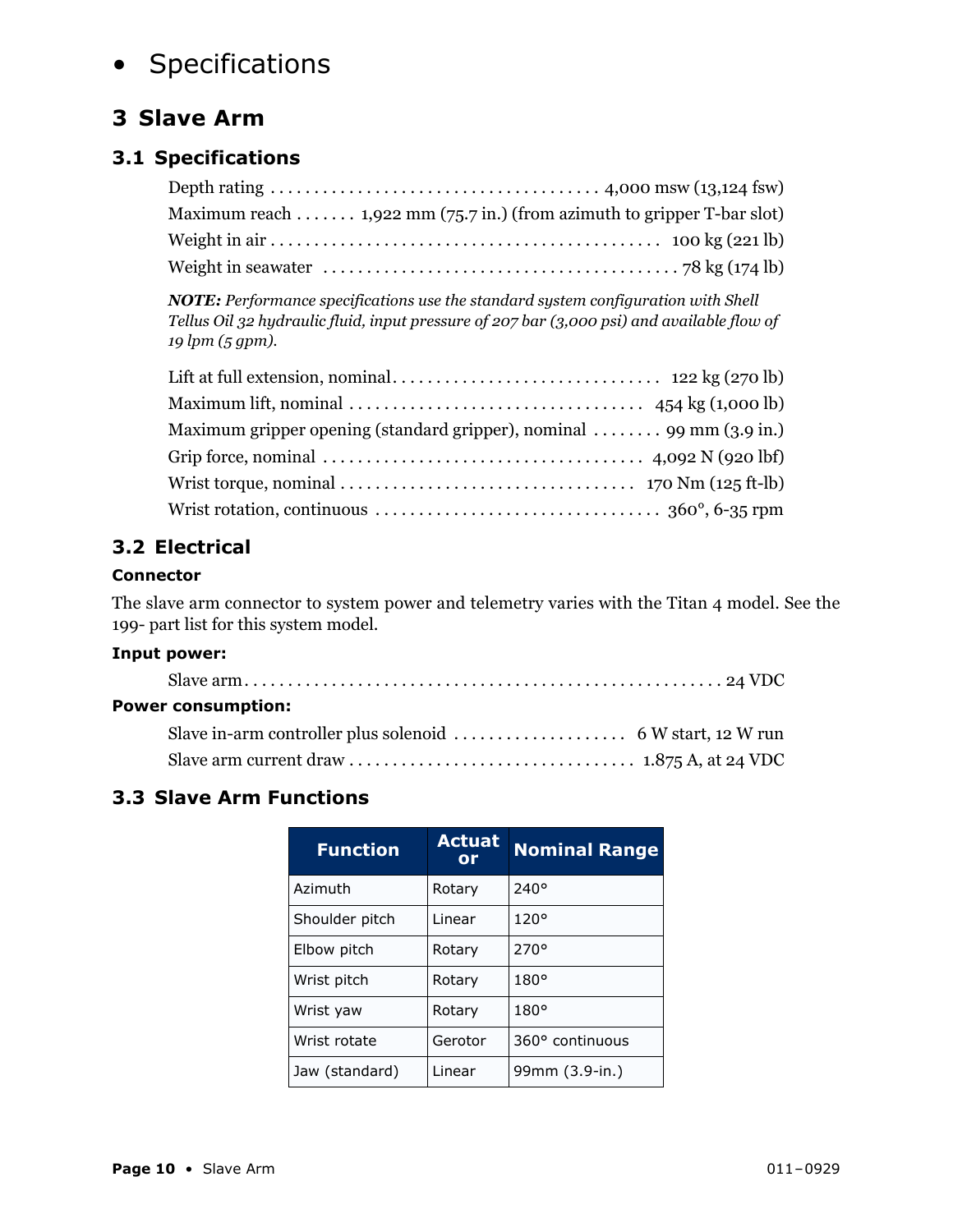# Specifications •

## <span id="page-10-0"></span>**3.4 Slave Arm Dimensions & Range of Motion**

See the slave arm drawing in the "Drawings & Part Lists" chapter for:

- $\bullet$  Ranges of motion
- $\bullet$  Extended dimensions
- $\bullet$  Stow dimensions
- $\bullet$  Mounting dimensions

#### <span id="page-10-1"></span>**3.5 Sensor**

## <span id="page-10-2"></span>**4 Master Controller**

#### <span id="page-10-3"></span>**4.1 Specifications**

### <span id="page-10-4"></span>**4.2 Electrical**

#### **Input power:**

| <b>Power consumption:</b> |  |
|---------------------------|--|

Master controller . . . . . . . . . . . . . . . . . . . . . . . . . . . . . . . . . . . . . . 6 W start, 3 W run

## <span id="page-10-5"></span>**5 Environmental**

## <span id="page-10-6"></span>**6 Hydraulics**

### <span id="page-10-7"></span>**6.1 Fluids**

Select a hydraulic fluid based on its maximum temperature during normal operations.

- Lower than  $54^{\circ}C(130^{\circ}F)$ : Use 22 grade oil.
- Higher than  $54^{\circ}$ C (130°F): Use 32 grade oil.
- For temperatures above  $71^{\circ}C(160^{\circ}F)$ , below  $0^{\circ}C(32^{\circ}F)$ , or when in doubt about which fluid to use, contact your regional technical support representative.
- Do not use water-based fluids.
- If a fluid has been specified for this system to meet special environmental or operational requirements, use it and disregard the parameters listed above.